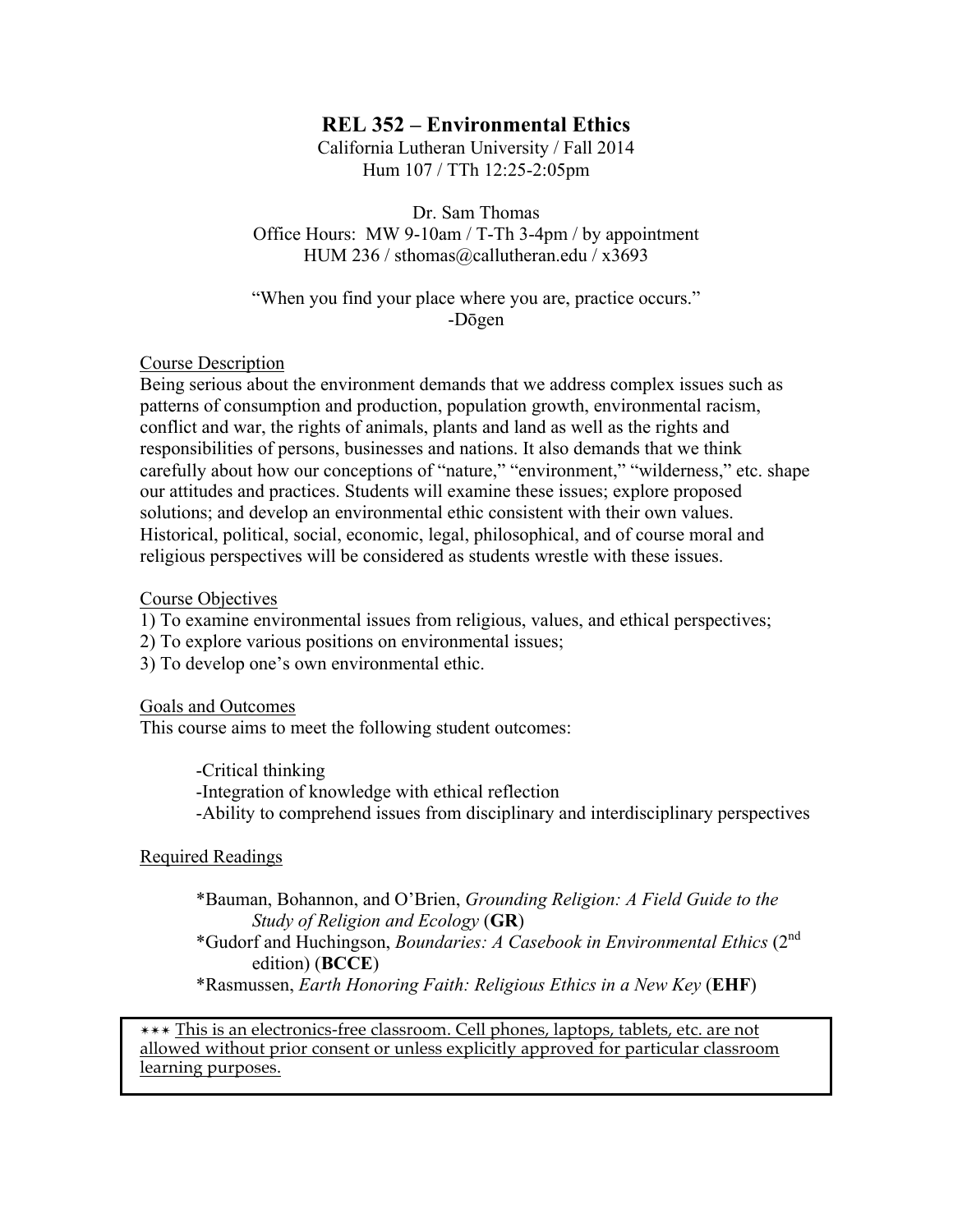Course Requirements (see below for elaboration on each of these items)

| 1) Short Writing Assignments    | 20% |
|---------------------------------|-----|
| 2) Case Study Presentation      | 10% |
| 3) Quizzes                      | 15% |
| 4) Poster Project               | 20% |
| 5) Final Essay                  | 20% |
| 6) Attendance and Participation | 15% |

### **Short Writing Assignments**

Each student will produce a variety of writing assignments during the course of the semester. These will include, not in this particular order: (1) weekly journal / freewriting  $(15\%)$ ; (3) a letter to a public official  $(5\%)$ . Each of these assignments has its own separate instructions (below).

## **Case Study Presentation**

Groups of four students will lead the class in discussion of selected case studies. Each student will rank their preferred cases from BCEE 3, 7, 9, 12, 13, 14, and the instructor will assign the lead teams. The discussion should:

- Outline the case, describing the players, their interests, and "what is at stake" in the case
- Relate the (fictionalized) case to real world situations
- Help the class to clarify the ethical principles in play, and to use the vocabulary of ethics to begin to sort through the problem
- Engage students in activities that relate to the case in meaningful ways

## **Quizzes**

There will be 3 quizzes consisting of objective and short essay questions. There will be a study guide issued one week prior to each quiz.

## **Campus Ecology Project**

Each student will take up a campus ecology project in partnership with a team of 4-5 other students. Students teams will consult with the instructor to formulate a project plan that will include: (1) scope and methodology; (2) timeline for completion; (3) format and presentation of final product.

## **Final Essay**

This essay is intended to integrate various aspects of the course, and should include your own personal environmental ethic, your vision of an ideal earth community, and strategies for realizing that vision. These three parts may be done separately or may be integrated into a single paper of 6-8 pages. It would be good also to consider whether your ethic, vision, and strategies are appropriate to your religious or philosophical convictions and whether they adequately take human experience into account. As much as possible, please refer to specific content from the course.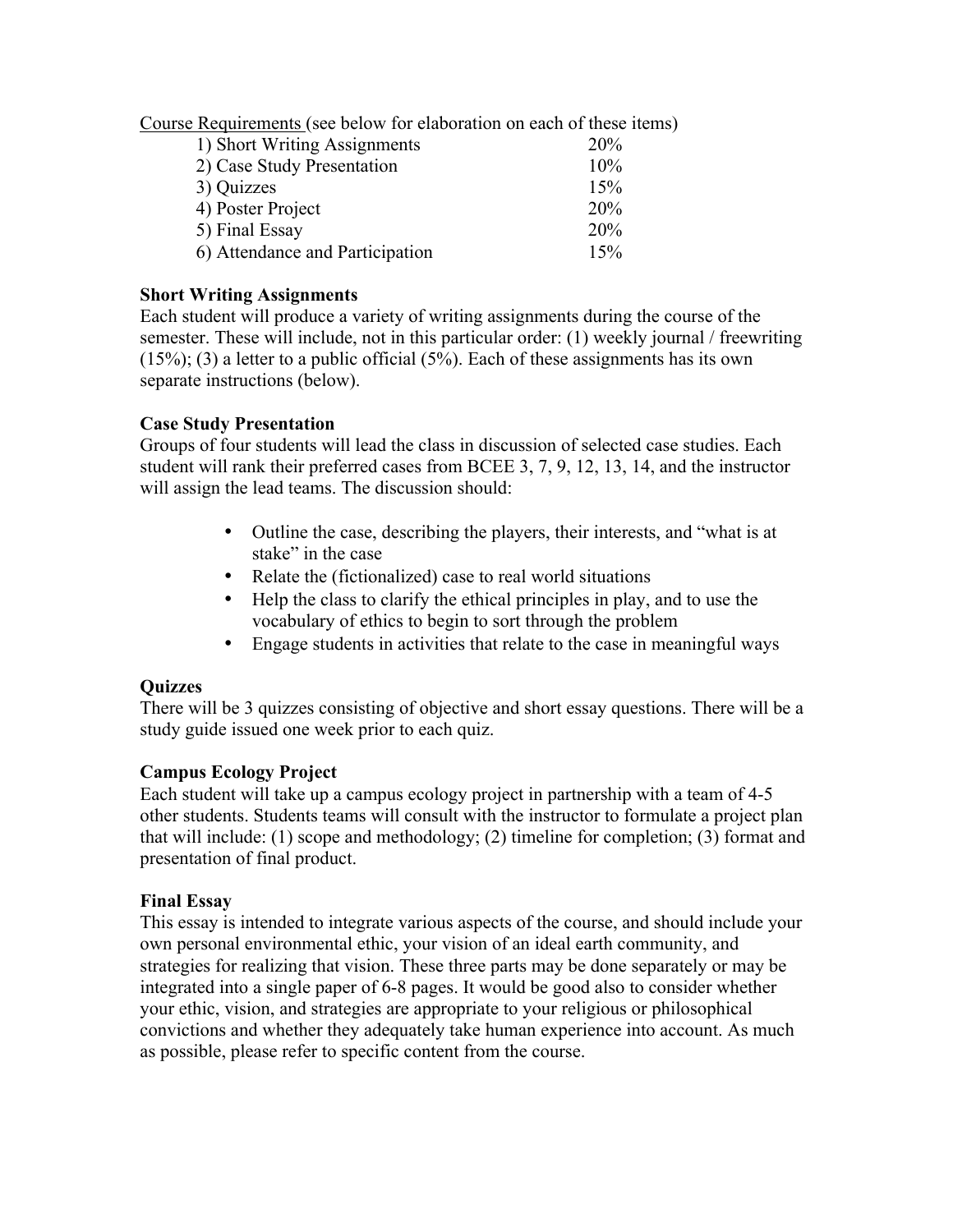|                      | Tuesday                                                                                                                                                   | Thursday                                                                                                    |
|----------------------|-----------------------------------------------------------------------------------------------------------------------------------------------------------|-------------------------------------------------------------------------------------------------------------|
| Week 1<br>9/4        |                                                                                                                                                           | <b>Introduction to Environmental Ethics</b>                                                                 |
| Wk.2<br>9/9          | <b>Religion: Theory</b><br>GR 1-26                                                                                                                        | Religion: Dialogue and Case Study<br>GR 27-47                                                               |
| Wk.3<br>9/16         | <b>Ecology: Theory</b><br>GR 49-62<br>Cronon, "The Trouble with Wilderness"<br>(BB)<br><b>SEEd Project</b>                                                | <b>Ecology: Dialogue and Case Study</b><br>GR 64-77<br>Campus Ecology Project Groups                        |
| Wk.4<br>9/23         | Theory in Environmental Ethics<br><b>BCEE 3-28</b><br>Quiz                                                                                                | Theory & Sustainability<br>GR 81-110<br><b>SEEd Project</b>                                                 |
| <b>Wk.5</b><br>9/30  | <b>The Commons</b><br>Hardin, "The Tragedy of the Commons"<br>"Rebel Ranchers"                                                                            | Gender<br>GR 130-46<br>Ruether, "Ecofeminism" (BB)                                                          |
| <b>Wk.6</b><br>10/7  | <b>Economics and Consumerism</b><br>GR 147-62<br>EHF 239-54<br>Quiz                                                                                       | Environmental Justice & Eco-Justice<br>GR 163-80<br>Sharma, "On Sustainability" (BB)<br><b>SEEd Project</b> |
| <b>Wk.7</b><br>10/14 | Globalization<br>GR 181-202<br>BCCE 29-46 (2)<br>Garcia, Garrett, Kniseley, T. Odell                                                                      | <b>Case Studies: Energy and Climate</b><br>Change<br>BCEE 163-80 (9)<br>Johannessen, Rios, Vernon<br>and    |
| Wk.8<br>10/21        | Water<br>Peppard, Just Water (BB) and<br>Monsma, The Sespe Wild (BB)<br>Film: Damnation                                                                   | <b>Case Study: Water</b><br>BCEE 121-41 (7)<br>Arzate, P. Johnson, Malinowski,<br>Mo'okini-Oliveira         |
| Wk. 9<br>10/28       | <b>Climate Change</b><br>BCEE 211-24 (12)<br>Dakar, Deardorff, Isobe, Standke                                                                             | <b>Animals and Religion</b><br>GR 113-29<br>Film: TBD                                                       |
| <b>Wk.10</b><br>11/4 | <b>Case Studies: Animals</b><br>BCEE 242-58 (14)<br>Aaland, Carranza, Choate-Ciletti, Kunz<br>and<br>BCEE 259-84 (15)<br>Goodman, McGee, Nguyen, A. Odell | Case Study: GMOs<br>BCEE 227-41 (13)<br>Dubsky, Eckerman, Jelstrom, H. Johnson,<br>Henderson<br>Quiz        |